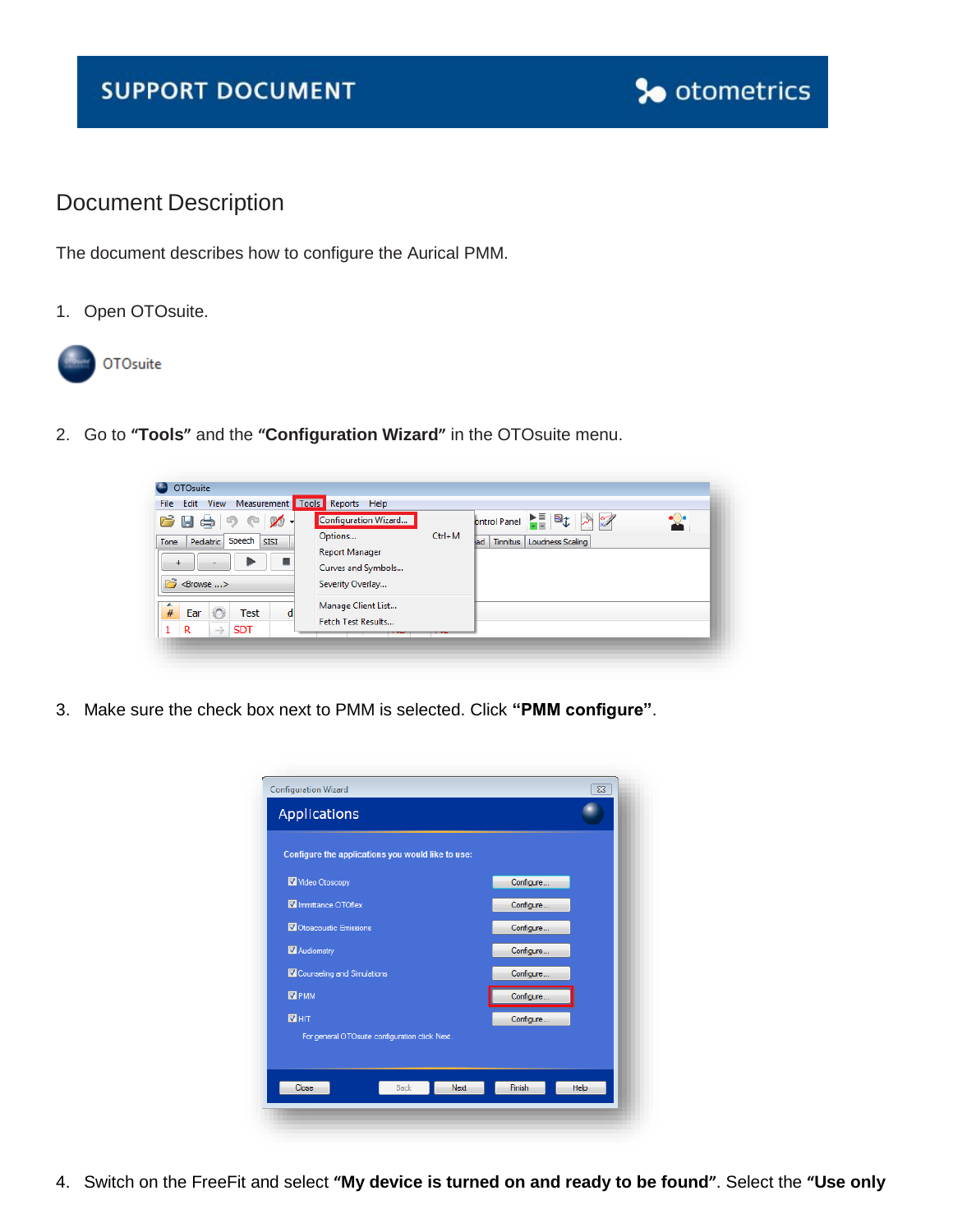

**OTOair for device connection"** and click on **"Search"**.



5. FreeFit searching in process.

| <b>PMM</b><br><b>Select Your FreeFit</b> | $\mathbf{x}$          |
|------------------------------------------|-----------------------|
| Name<br>麦 FreeFit_1004                   | Serial Number<br>1004 |
|                                          | Search<br>Repair      |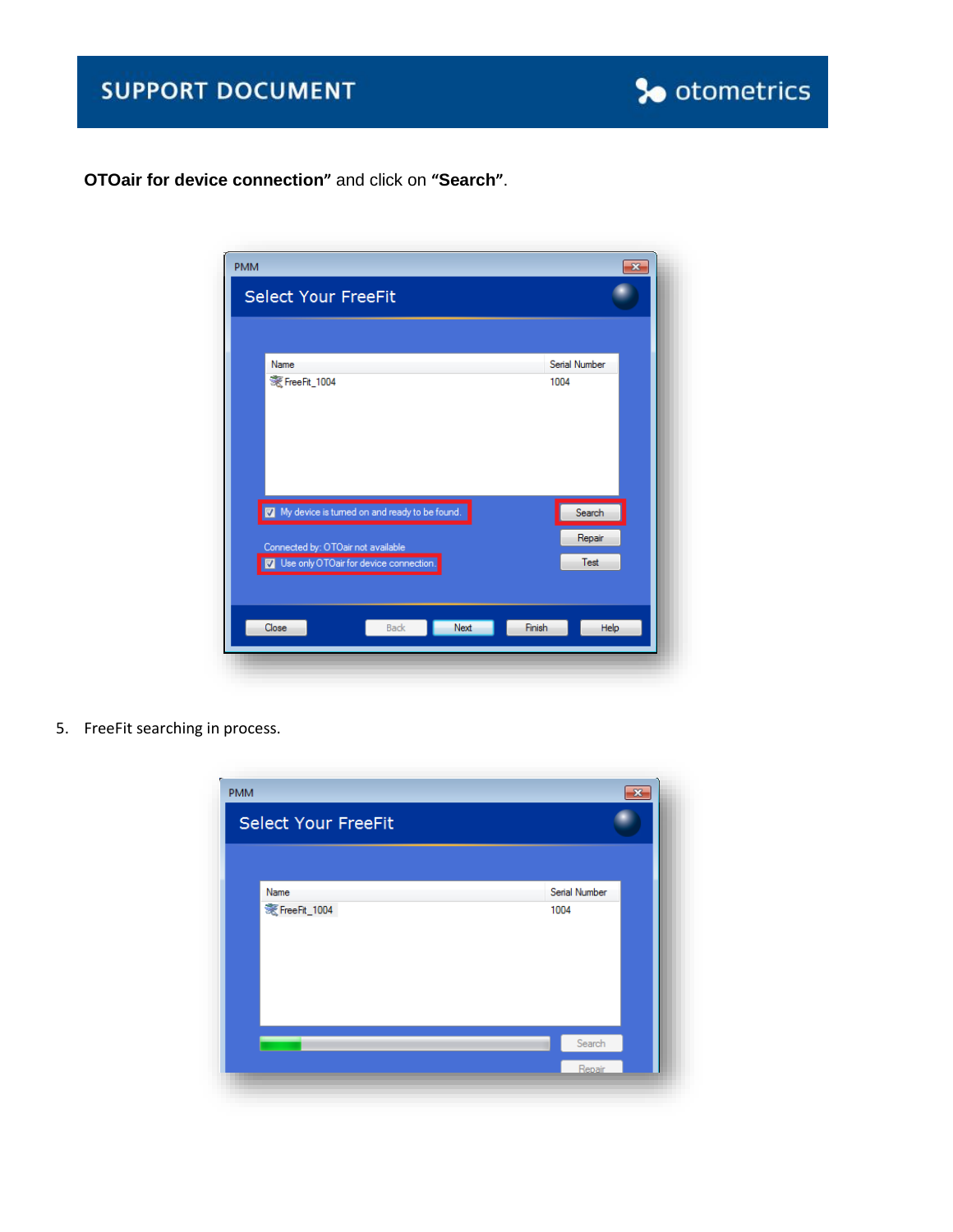

6. Select the FreeFit S/N that you are trying to connect (highlighted in blue) and click **"Next".**

| <b>Select Your FreeFit</b>                   | $\mathbf x$    |
|----------------------------------------------|----------------|
|                                              |                |
|                                              |                |
| Name                                         | Serial Number  |
| Eree Fit 1004                                | 1004           |
| <mark>ें Free Fit_test 1</mark>              | 424393         |
|                                              |                |
|                                              |                |
|                                              |                |
|                                              |                |
|                                              |                |
|                                              |                |
| My device is tumed on and ready to be found. | Search         |
|                                              |                |
| Connected by: OTOair                         | Repair         |
| Use only OTOair for device connection.       | Test           |
|                                              |                |
|                                              |                |
|                                              |                |
| Next<br><b>Back</b><br>Close                 | Finish<br>Help |
|                                              |                |

7. Select the Aurical Aud as Soundcard for the **"Microphone"** input, **"Speaker output"** and the **"Headphone output"**. (Speaker channel Front and Rear is normally not changed)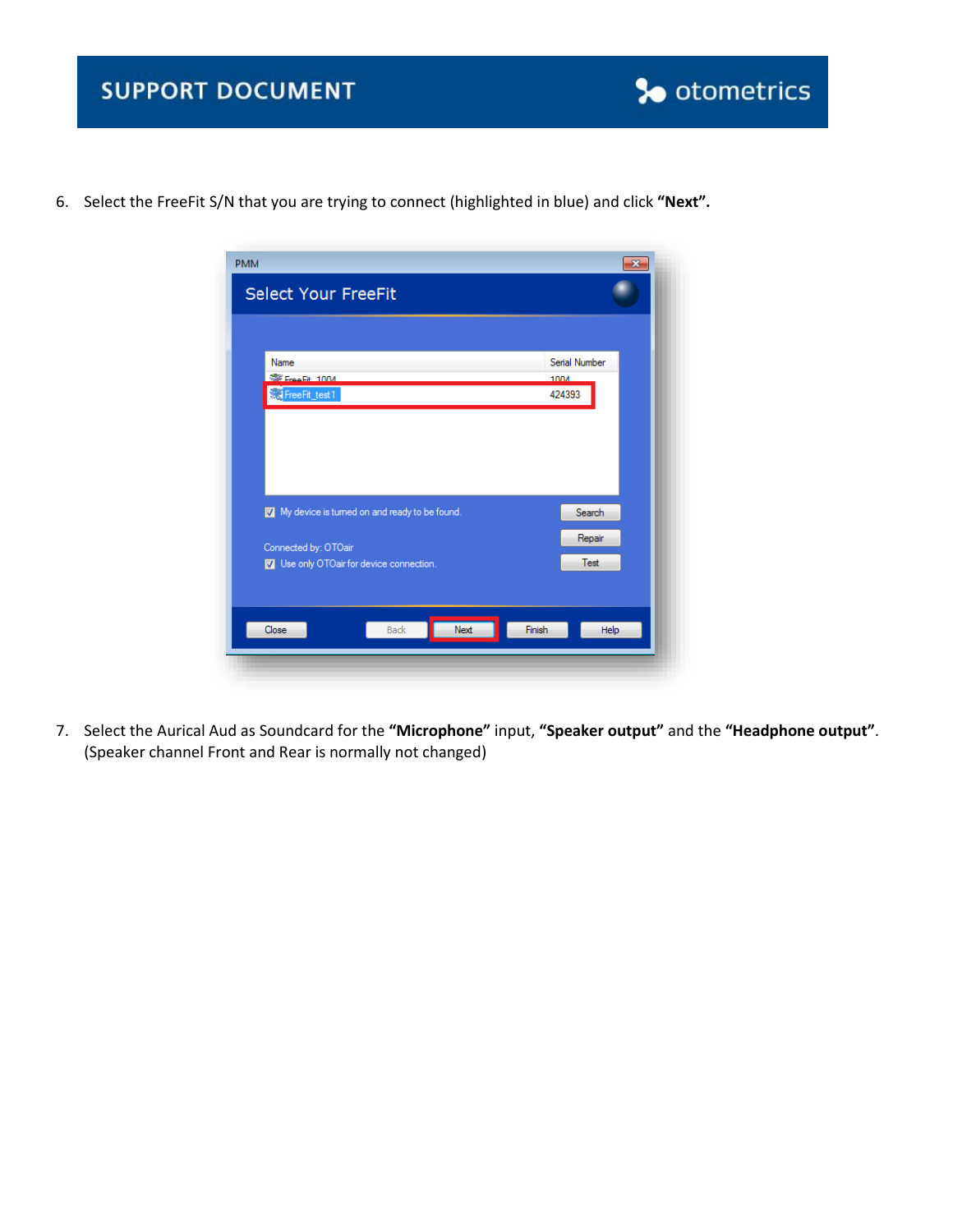

8. Select the various **"Test Types"** that you would like to be shown in the OTOsuite toolbar. Click "**Next**".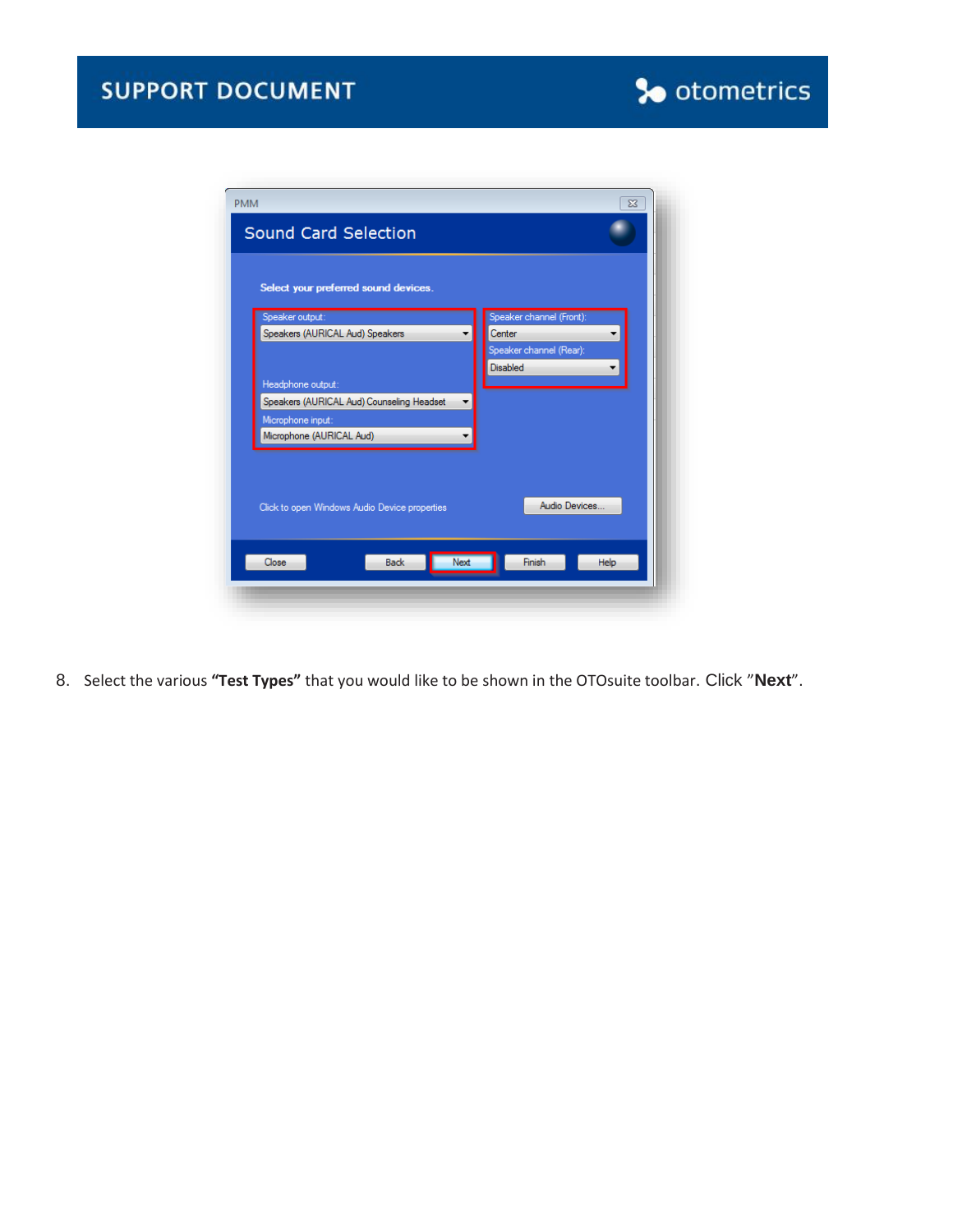## **SUPPORT DOCUMENT**





| O OTOsuite                                                                                          |  |  |  |
|-----------------------------------------------------------------------------------------------------|--|--|--|
| File Edit View Measurement Tools Reports Help                                                       |  |  |  |
| FHAI? (8-13-13-15) ? Travigator B Control Panel ( )   REOR M B B B PAB   2 0 B                      |  |  |  |
| Unaided Response Occluded Response Aided Response   Noise Reduction   FreeStyle<br><b>RECD</b><br>× |  |  |  |
| <b>Video Otoscopy</b>                                                                               |  |  |  |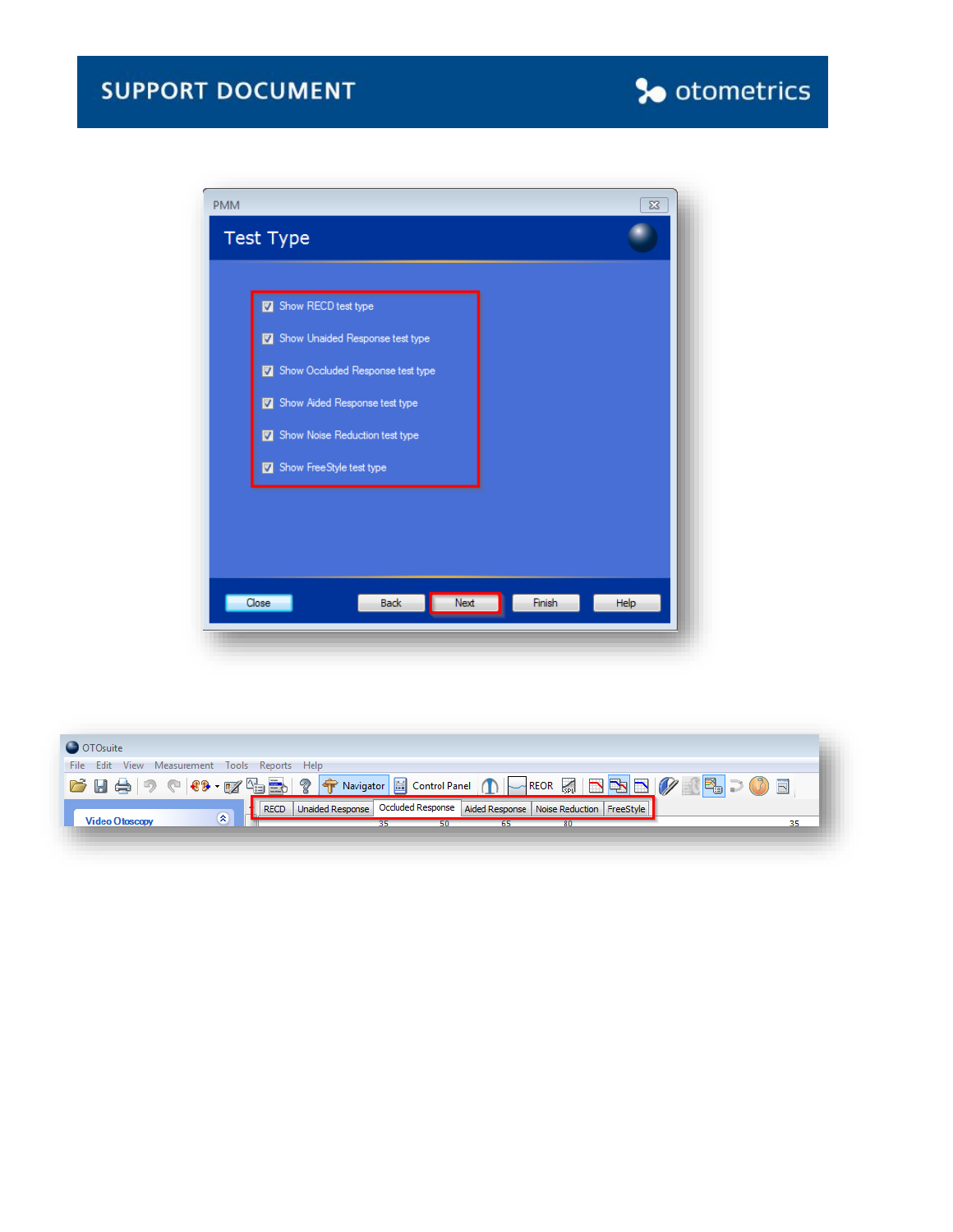

9. Keep the RECD **"Always make both the Ear and Coupler measurement"** un-checked.



10. For a stationary installation select the "**Monthly"** calibration frequency. If the Aurical PMM is not used stationary, select the "**Daily"** calibration.

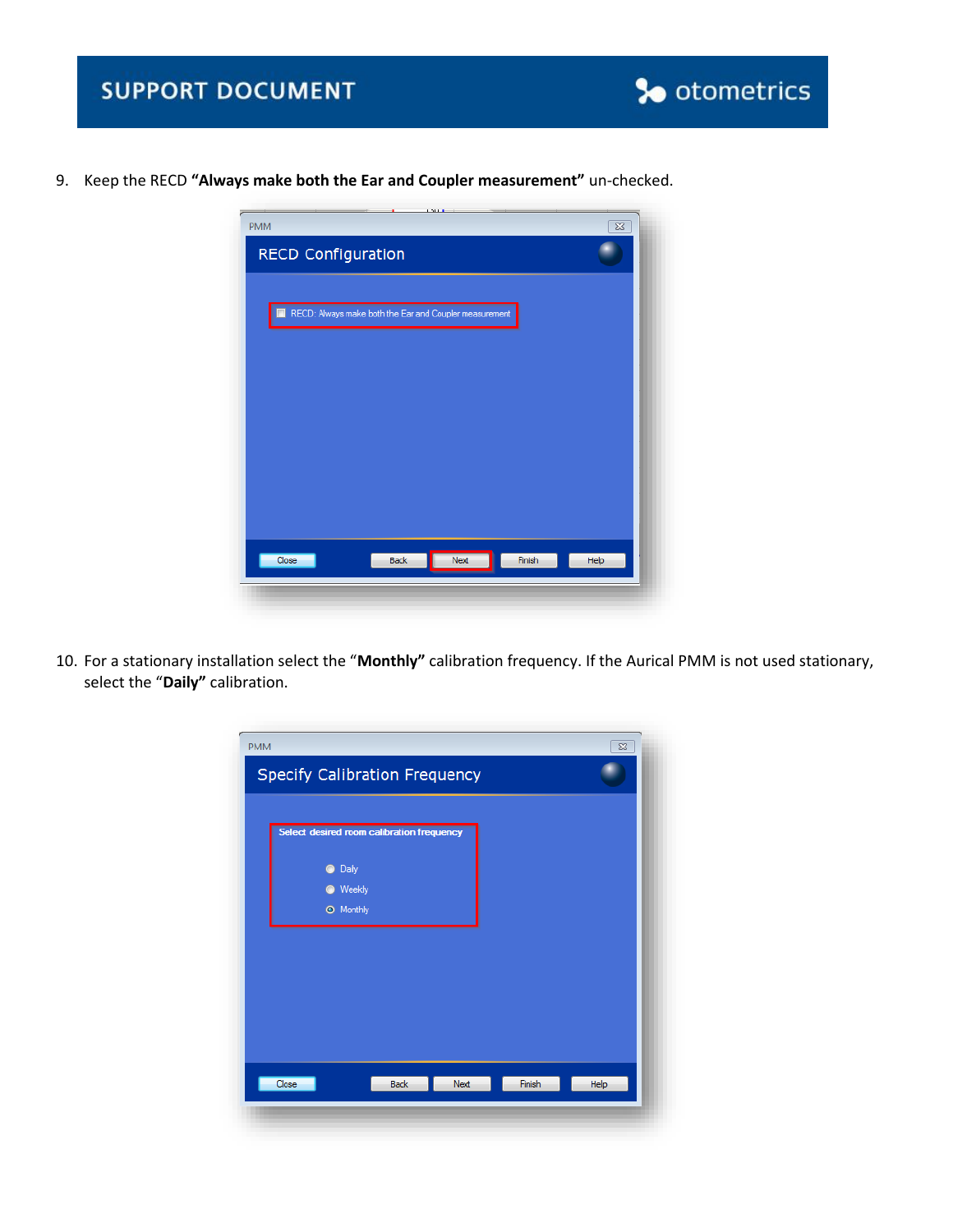## **SUPPORT DOCUMENT**



11. Place the FreeFit in the position where the patient is sitting. Select the box **"My FreeFit is turned on and within reach".** Click on **"Next"**

*The Note is not to be taken into consideration when using the Aurical PMM.*

| <b>PMM</b>                                                                   | $\Sigma$ |
|------------------------------------------------------------------------------|----------|
| <b>Start Room Calibration</b>                                                |          |
|                                                                              |          |
| <b>Check FreeFit Status</b>                                                  |          |
| Place FreeFit in the normal client listening position and click Next.        |          |
|                                                                              |          |
|                                                                              |          |
| My FreeFit is turned on and within reach.                                    |          |
|                                                                              |          |
|                                                                              |          |
|                                                                              |          |
| Note: Make sure that the speaker volume is set to an appropriate high level. |          |
|                                                                              |          |
|                                                                              |          |
|                                                                              |          |
| Next<br>Finish<br>Close<br><b>Back</b>                                       | Help     |
|                                                                              |          |

12. Room Calibration in process. You will hear a sound play out of the AURICAL PMM speaker.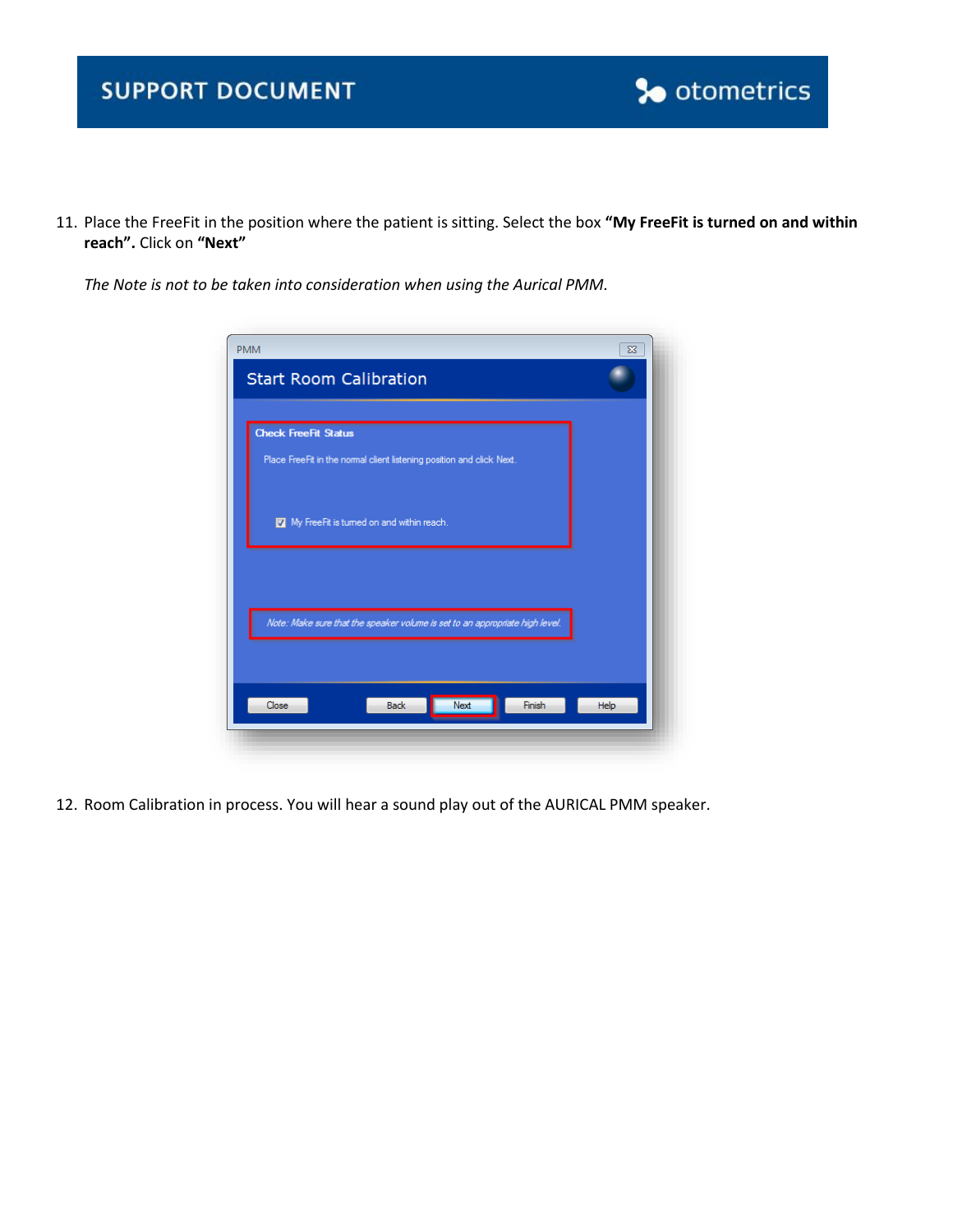



13. Room Calibration has finished successfully. Click Finish to finalize the configuration

| <b>PMM</b>                                     | $\Sigma$       |
|------------------------------------------------|----------------|
| <b>Room Calibration Result</b>                 |                |
|                                                |                |
| Automatic Speaker Calibration - Front speaker. |                |
| Speaker calibration finished successfully      |                |
|                                                |                |
| $-21,2$<br>dB SPL<br>Calibration Offset:       |                |
|                                                |                |
|                                                |                |
|                                                |                |
|                                                |                |
| Click Finish to save calibration values.       |                |
|                                                |                |
| Close<br><b>Back</b><br>Next                   | Finish<br>Help |
|                                                |                |
|                                                |                |